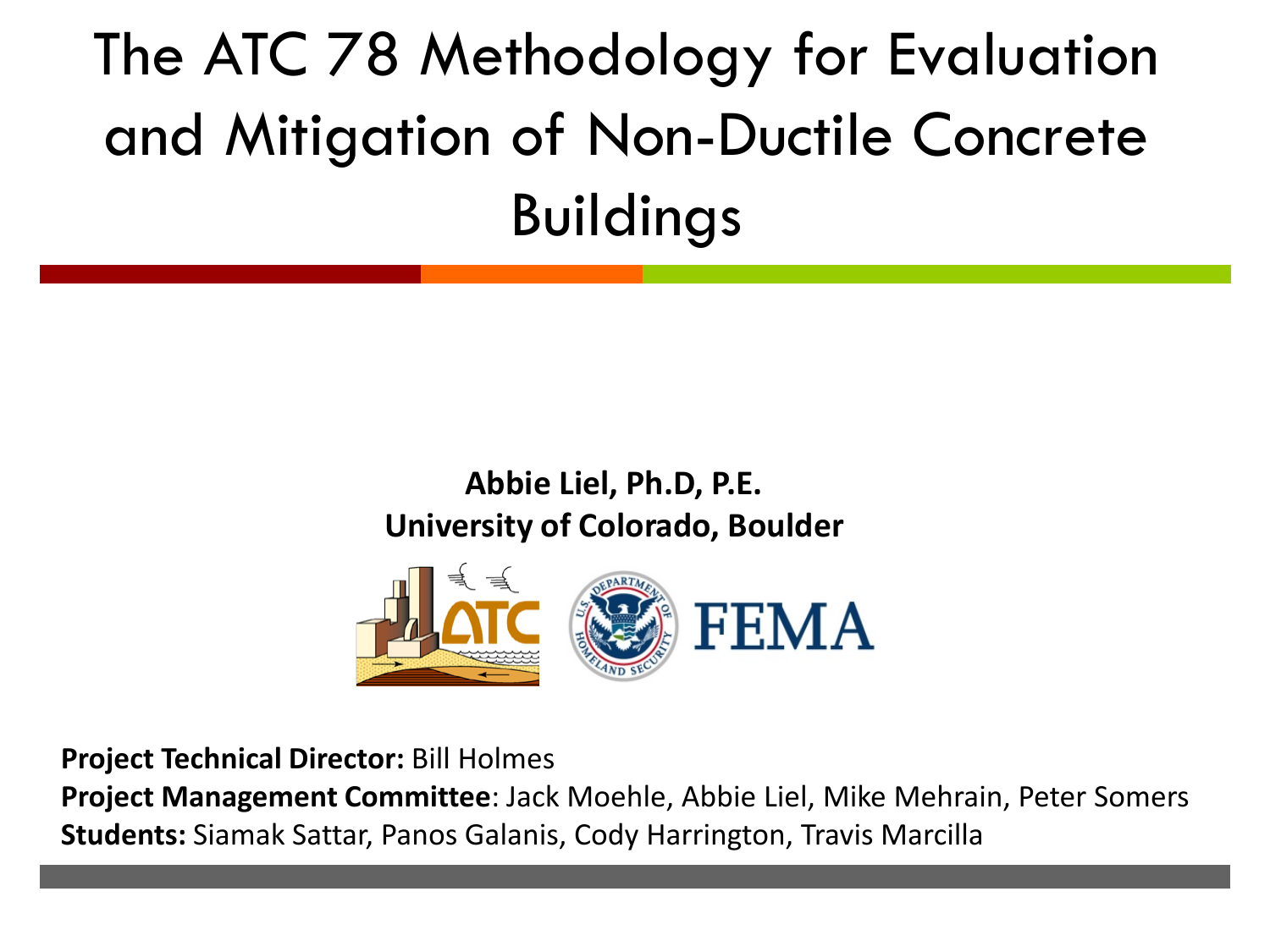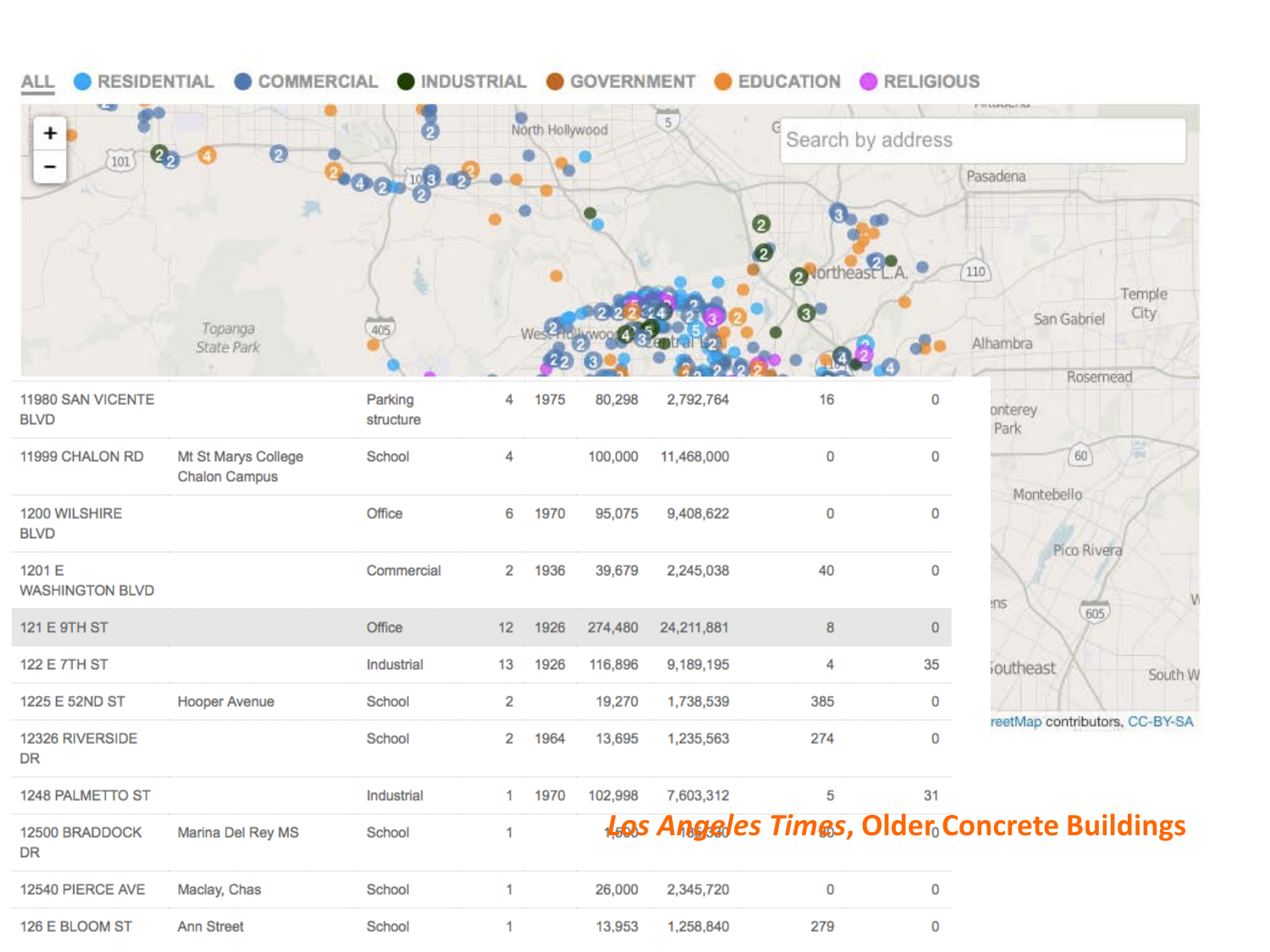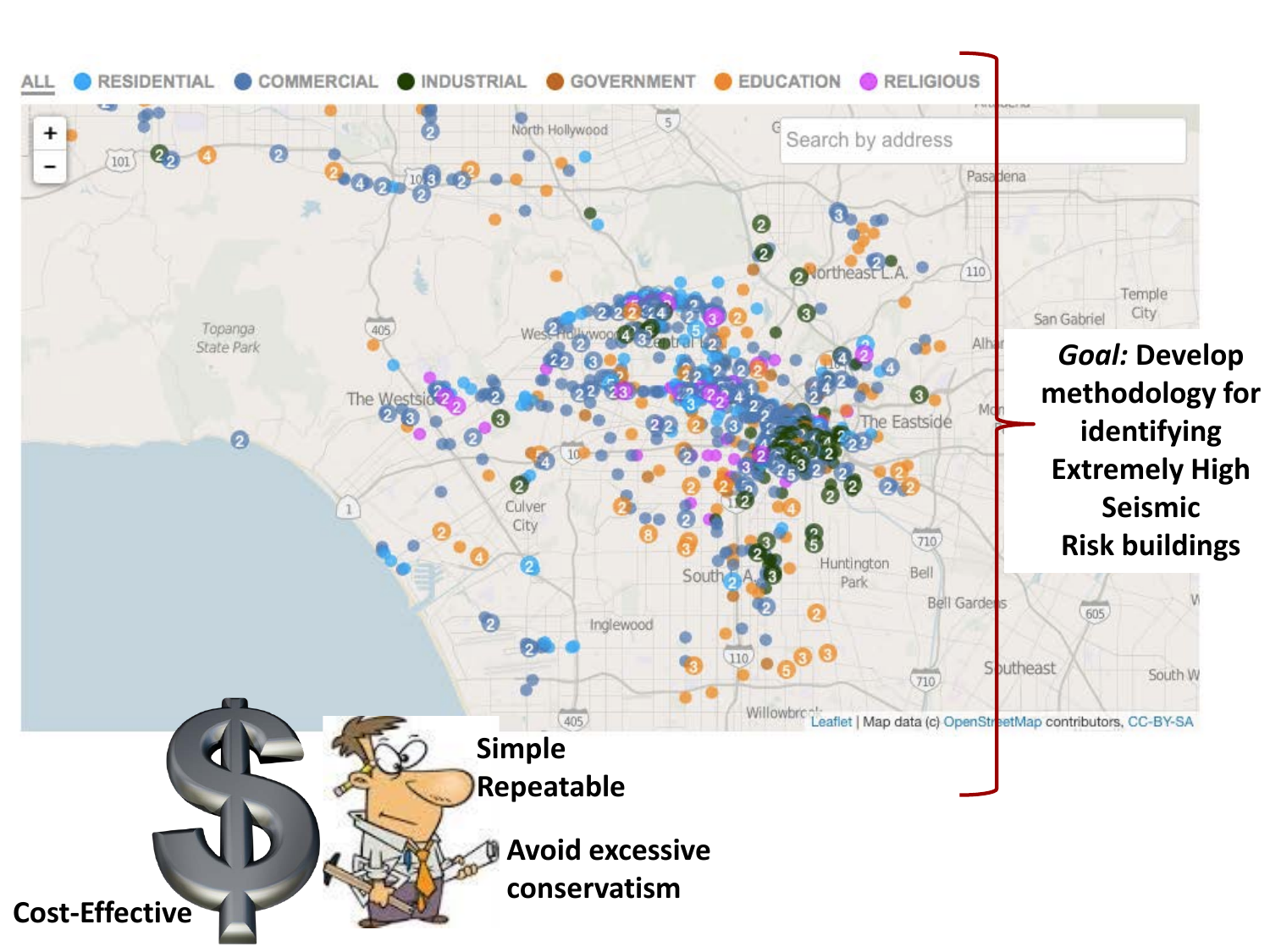# Guiding Principles

- Focused on collapse, taken as loss of gravity support in a story, considering
	- Weak stories
	- **Torsion**
	- Axial load drift demand and shear capacity of column
	- Punching shear failure of slab-column connections
- Collapse risk evaluated through estimation of median drift demands and capacities, determined without needing a nonlinear model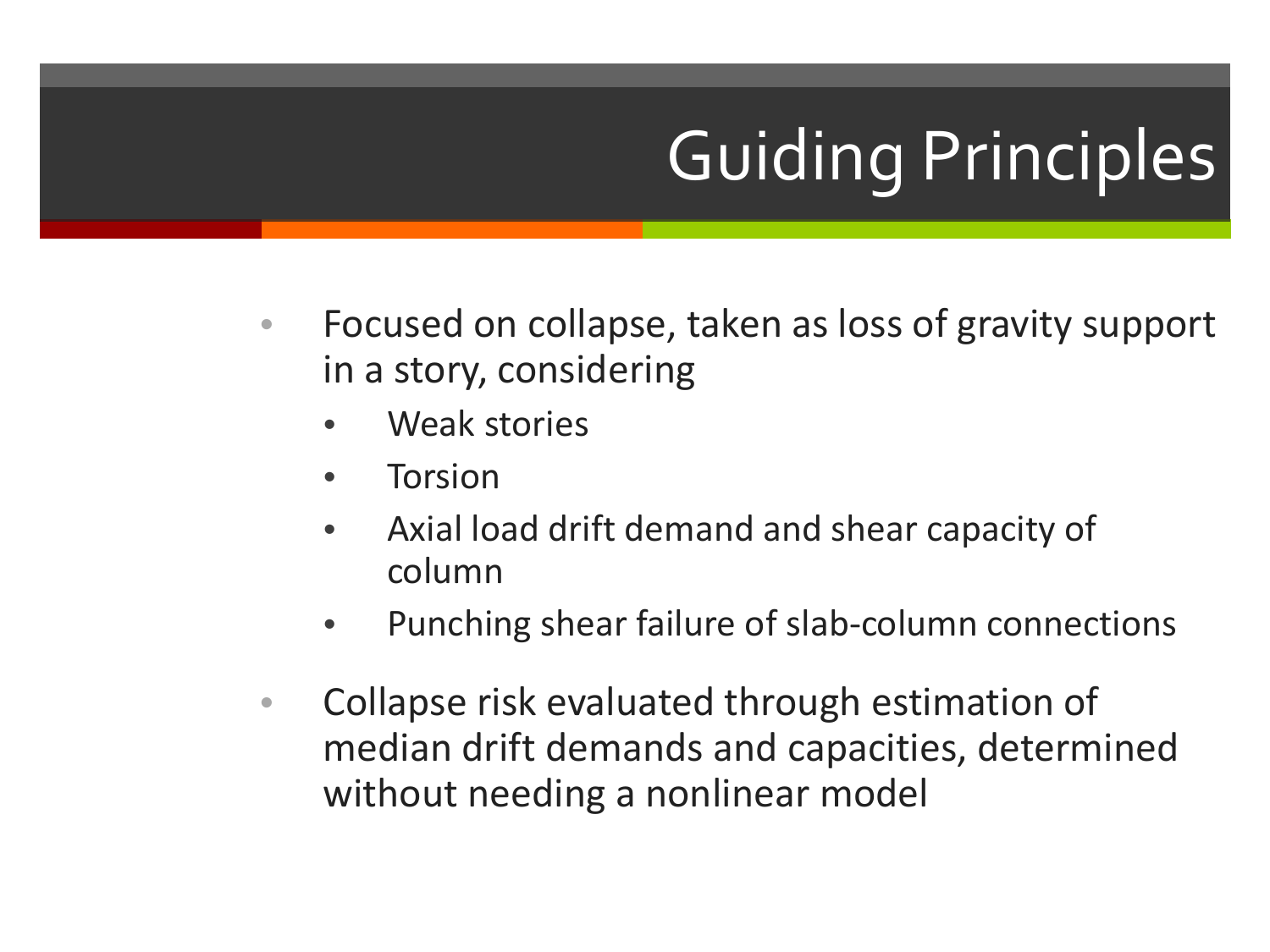#### **Overview**



**All ratings range from 0 to 1, where a value of 1 indicates a high likelihood of failure for the level of excitation considered.**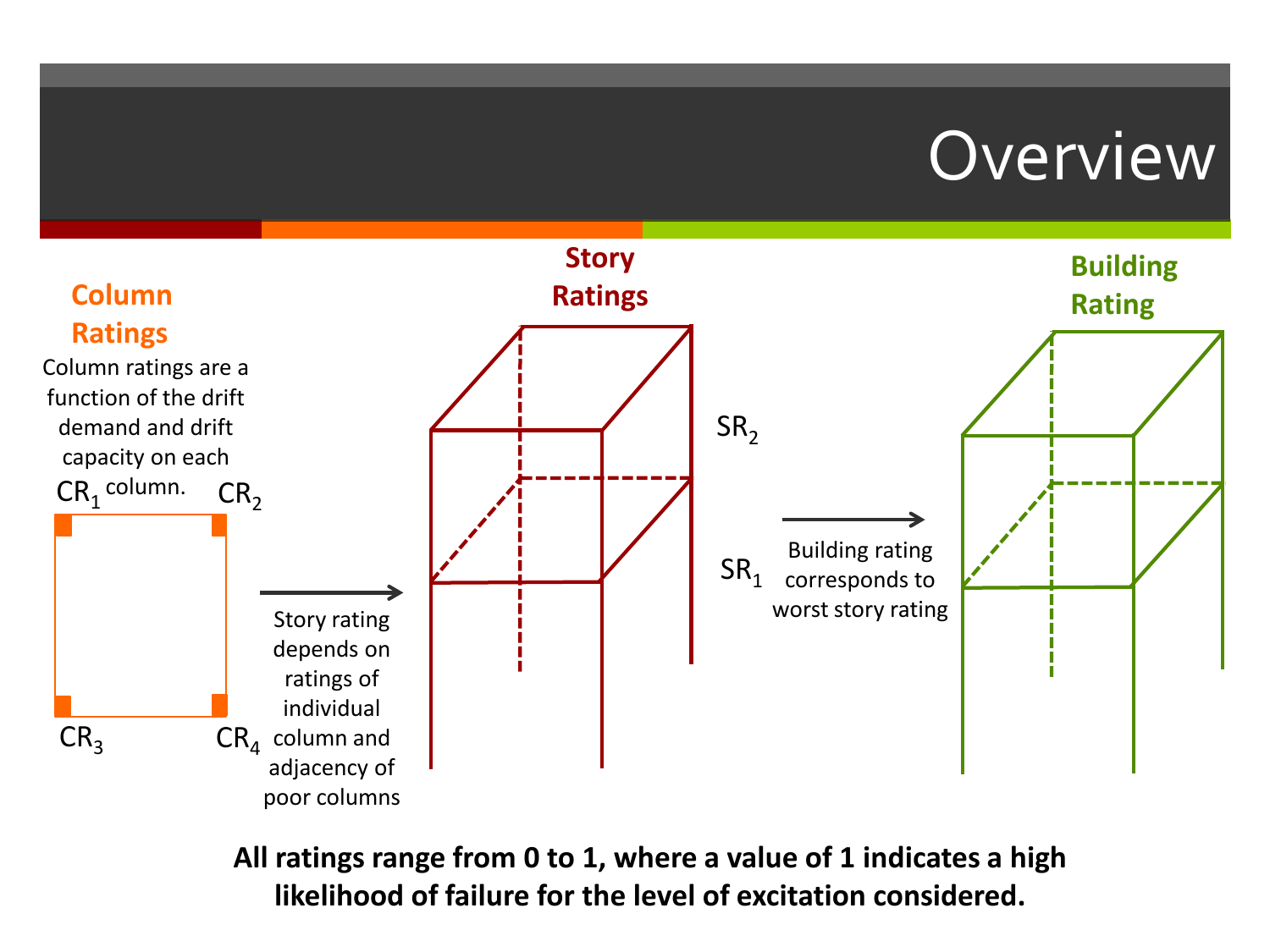#### Story Demand Capacity Ratios

**"Simulate" pushover to get story demands and capacities**

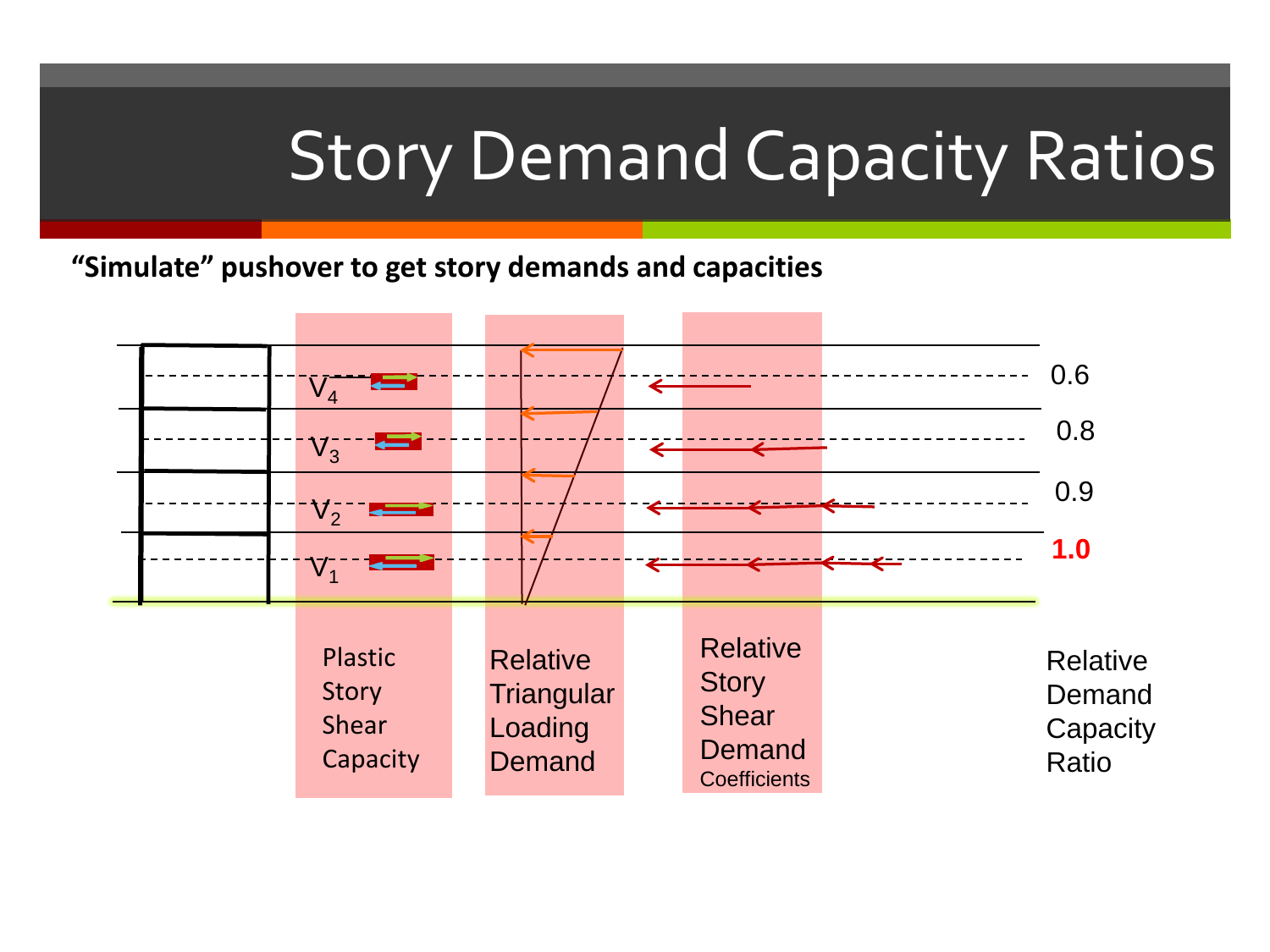#### Period Estimation



 $V<sub>y</sub>$  from plastic story shear capacities

 $\delta_{v}$  from assumed structural yield drift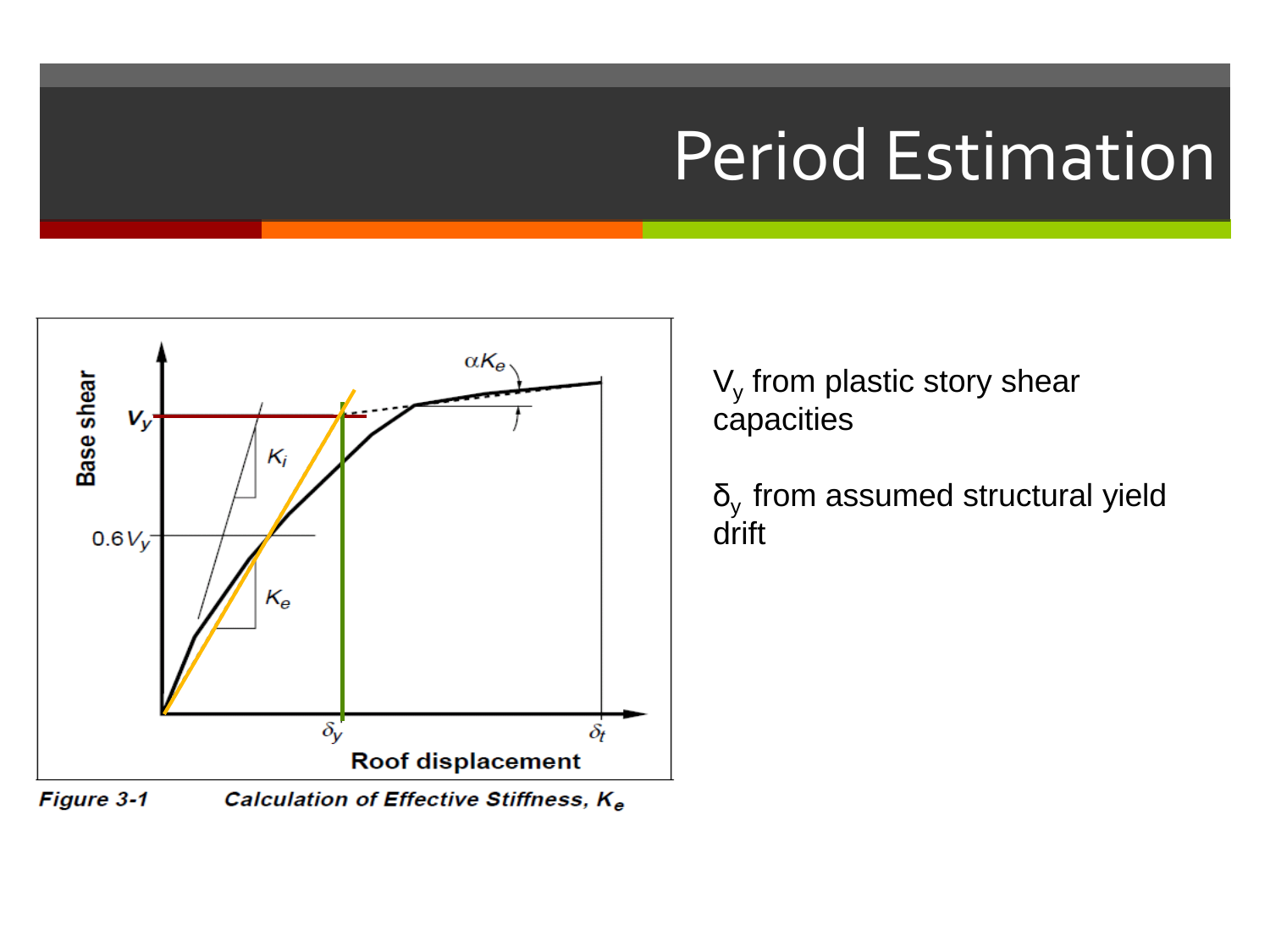#### Story Drift Demands



$$
\delta_i = \alpha_i \beta_{ci} \beta_{si} l_{ui} \left( \frac{\delta_{\text{eff}}}{h_{\text{eff}}} \right) \le \delta_{\text{eff}}
$$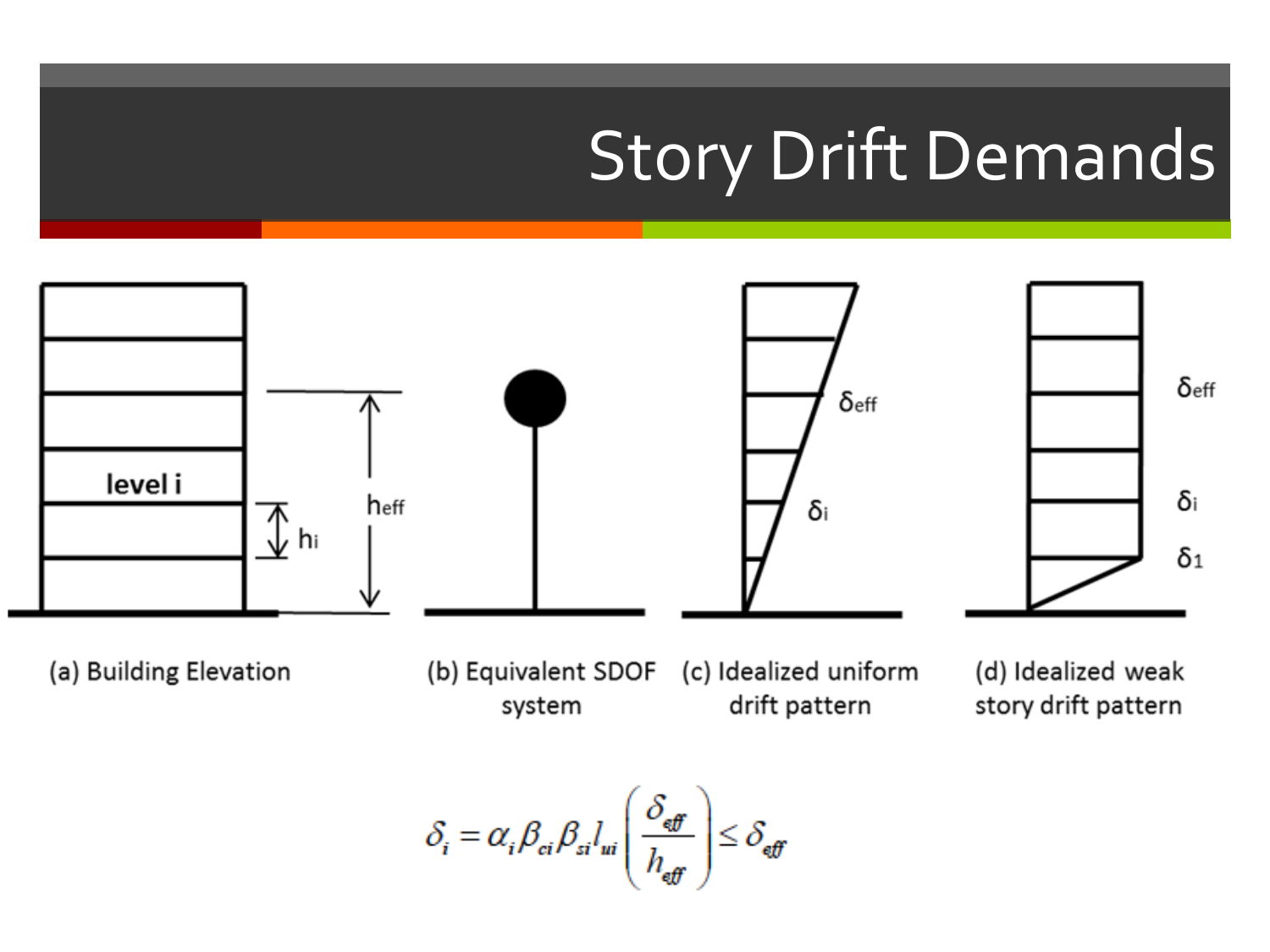# Column Drift Demands

Story drift demands are converted to column drift demands based on two factors

- Torsional amplification of drifts due to inherent and accidental torsion
- **Separation of story drifts taken by columns and beams**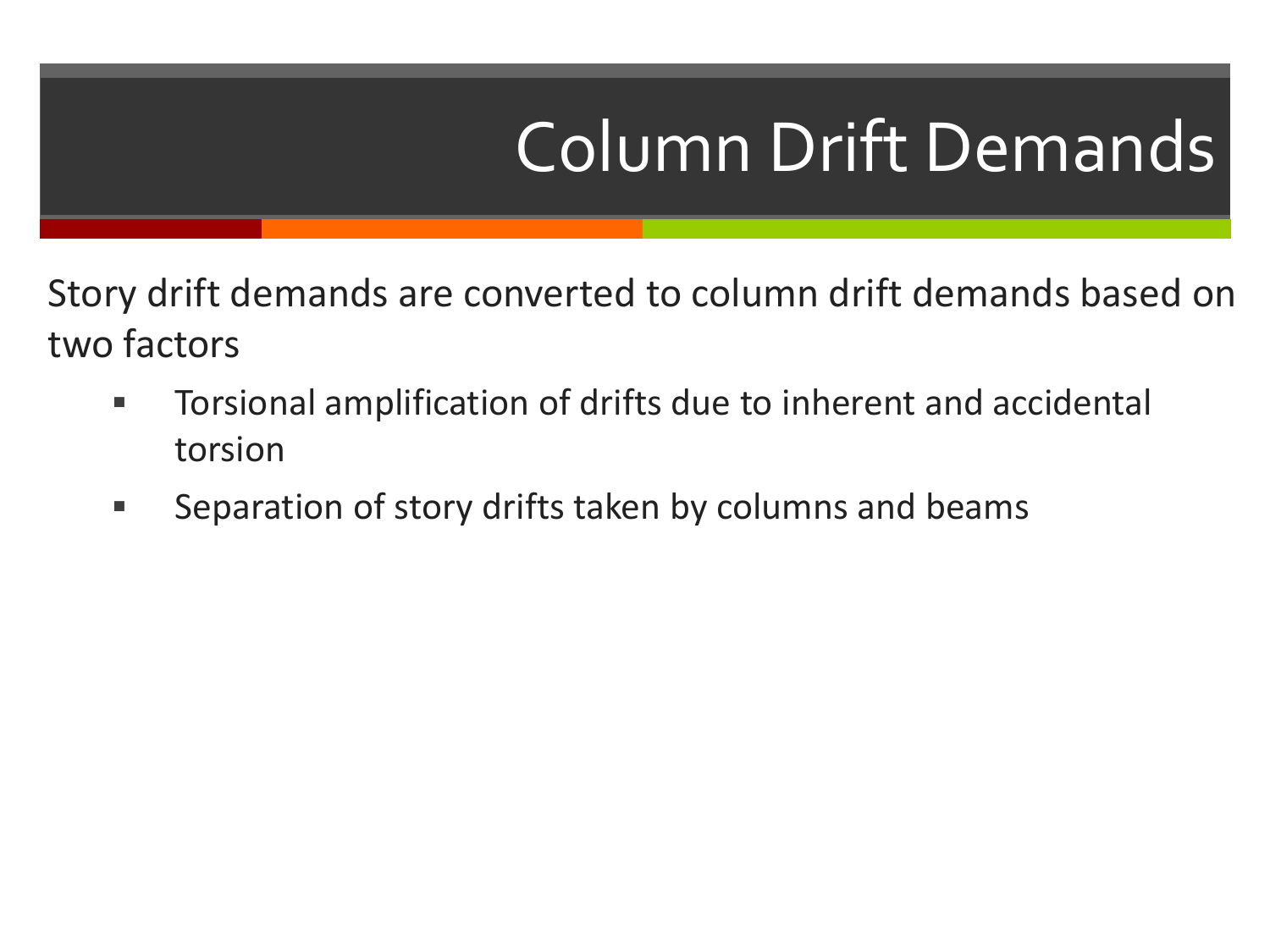# Column Drift Capacity

Drift capacity represents the drift at which the column of interest will fail axially

Drift capacity computed from empirical relationships depending on reinforcement and axial load

To quantify drift capacity, need to

- **EXED:** Classify column based on failure mode
- **Estimate plastic rotation corresponding to axial failure**
- **EXECONCT CONVET PLANA EXECUTE:** CONVERT plastic rotation to drift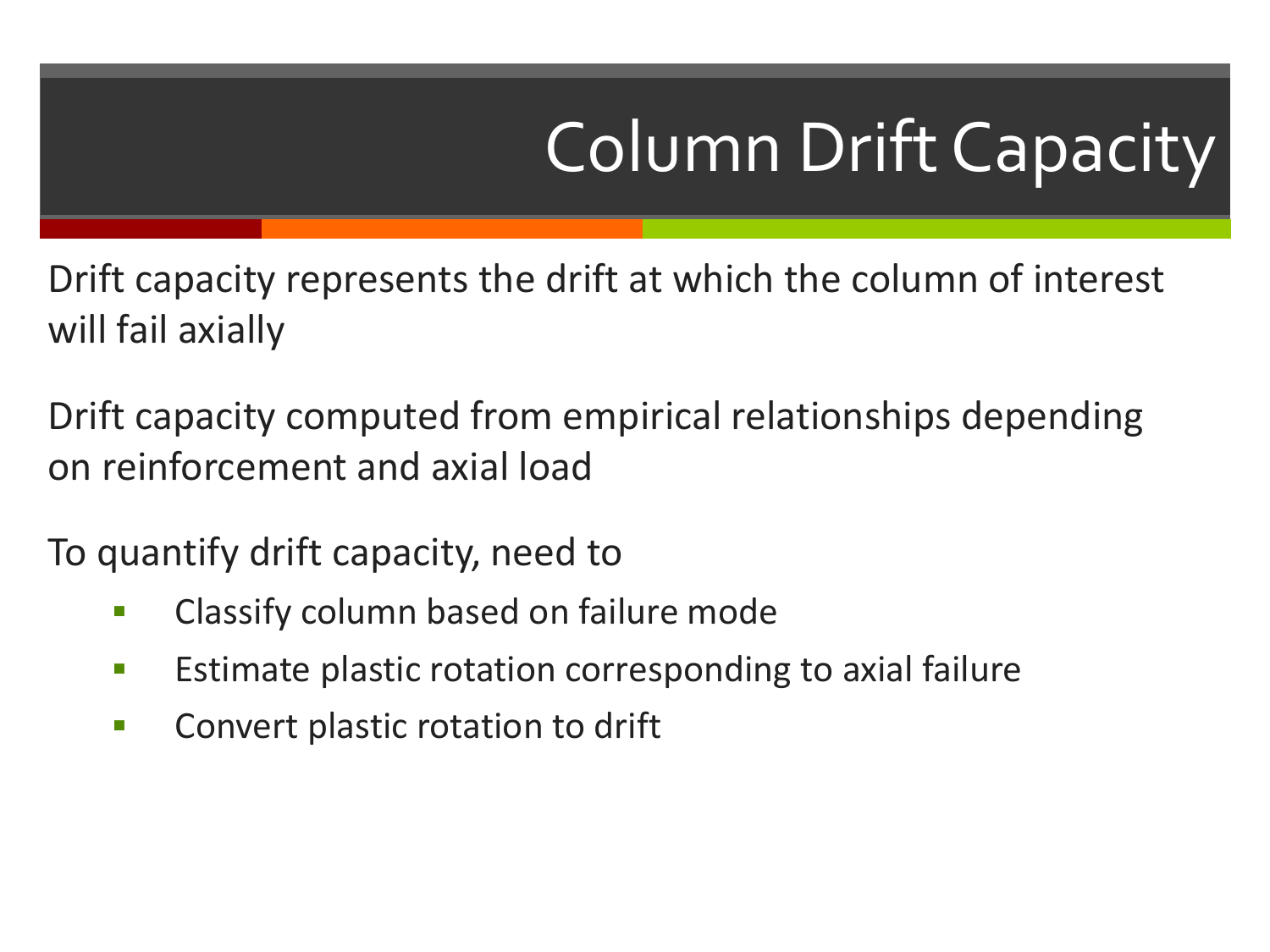# Column Drift Capacity

#### Column classifications based on failure mode

|                                                                            | Transverse Reinforcement Detail                     |                                       |                                              |  |
|----------------------------------------------------------------------------|-----------------------------------------------------|---------------------------------------|----------------------------------------------|--|
| Ratio of flexural to shear<br>strengths, $V_{\text{pM}j}/V_{\text{nj}}$ ** | <b>ACI-conforming</b><br>details with 135°<br>hooks | <b>Closed hoops</b><br>with 90° hooks | Lap-spliced or<br>any other<br>reinforcement |  |
| $(V_{\rm pM}/V_{\rm n})$ < 0.6                                             | 7888                                                | II                                    | Ш                                            |  |
| $0.6 \leq (V_{\text{dM}}/V_{\text{nl}}) \leq 1.1$                          |                                                     | iï                                    | <br>Ш                                        |  |
| $(V_{pMj}/V_{nj}) > 1.1$                                                   | Ш                                                   | <br>Ш                                 | Ш                                            |  |

\* Adopted from Li et al., 2014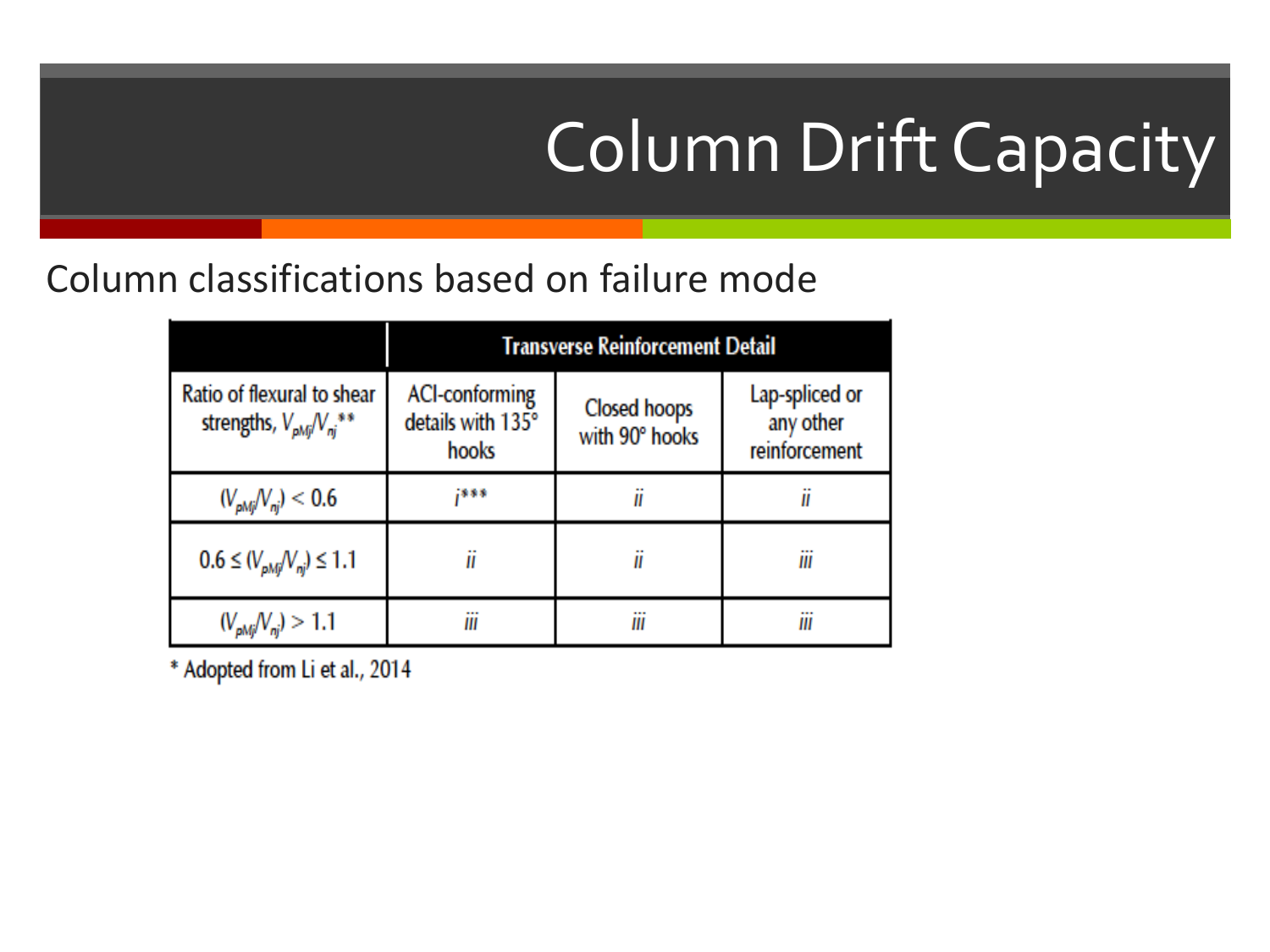# Column Drift Capacity

#### Column plastic rotation capacity representing axial capacity

| Condition | Axial load ratio,<br>P/A <sub>s</sub> f' <sub>ce</sub> | <b>Shear reinforcement</b><br>ratio, A <sub>v</sub> /b <sub>w</sub> s | <b>Plastic Rotation</b><br>Capacity, $\theta_c$ |
|-----------|--------------------------------------------------------|-----------------------------------------------------------------------|-------------------------------------------------|
| i         | $\leq 0.1$                                             | $\geq 0.006$                                                          | 0.090                                           |
|           | $\geq 0.6$                                             | $\geq 0.006$                                                          | 0.030                                           |
|           | $\leq 0.1$                                             | $= 0.002$                                                             | 0.050                                           |
|           | $\geq 0.6$                                             | $= 0.002$                                                             | 0.018                                           |
| iï        | $\leq 0.1$                                             | $\geq 0.006$                                                          | 0.082                                           |
|           | $\geq 0.6$                                             | $\geq 0.006$                                                          | 0.023                                           |
|           | $\leq 0.1$                                             | $\leq 0.0005$                                                         | 0.025                                           |
|           | $\geq 0.6$                                             | $\leq 0.0005$                                                         | 0.011                                           |
| ΪÏ        | $\leq 0.1$                                             | $\geq 0.006$                                                          | 0.075                                           |
|           | $\geq 0.6$                                             | $\geq 0.006$                                                          | 0.020                                           |
|           | $\leq 0.1$                                             | $\leq 0.0005$                                                         | 0.016                                           |
|           | $\geq 0.6$                                             | $\leq 0.0005$                                                         | 0.006                                           |

\* For axial load and shear reinforcement ratios between the tabulated values, calculate the plastic rotation capacity via linear interpolation.

3 **median capacity predictions. Tabulated values developed by ATC-78 team from empirical data. Represent** 

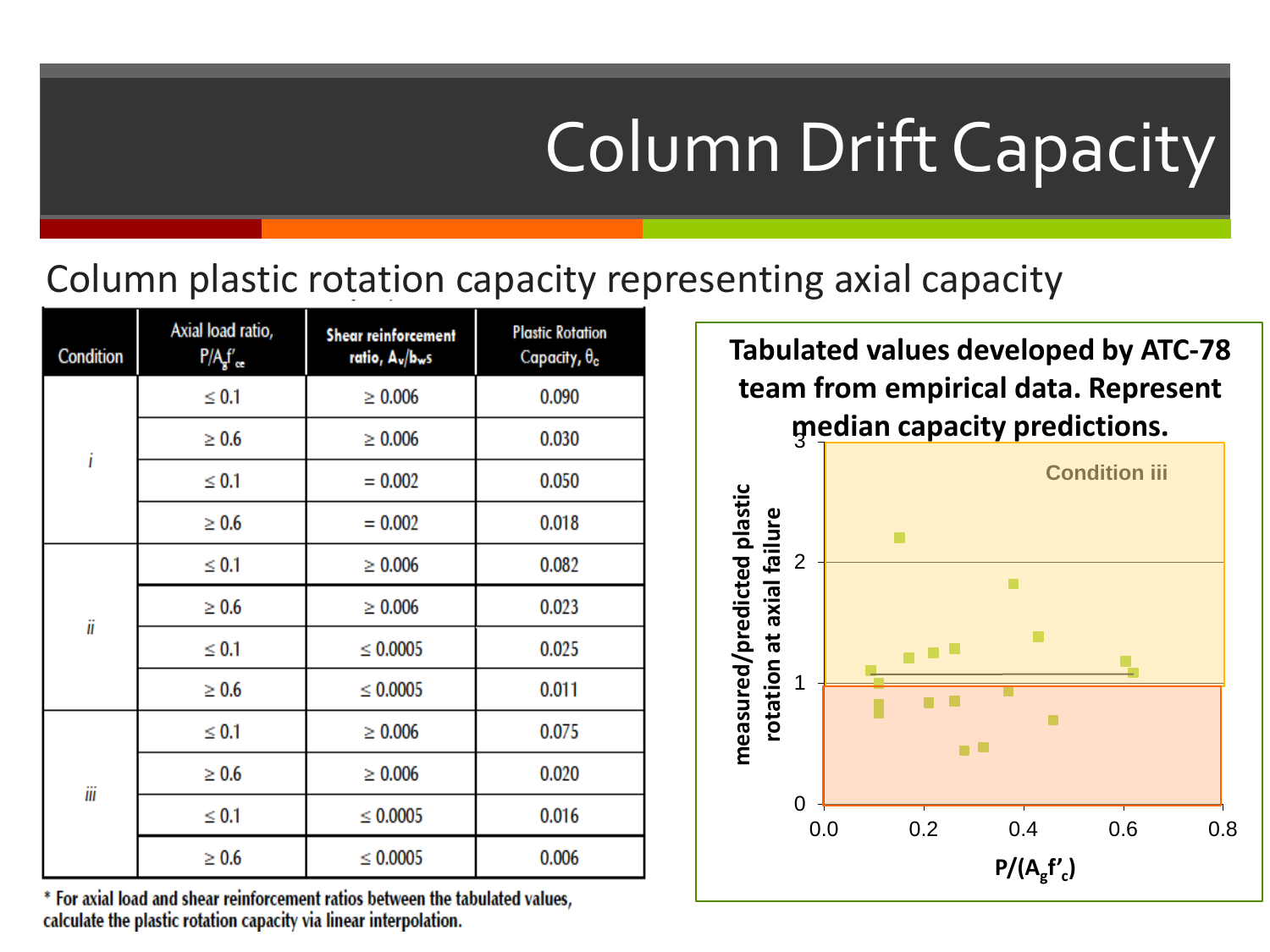# Column Rating

Column rating represents the probability that the drift demand exceeds the drift capacity. Probability

Density

Computed from structural reliability methods where





Column Drift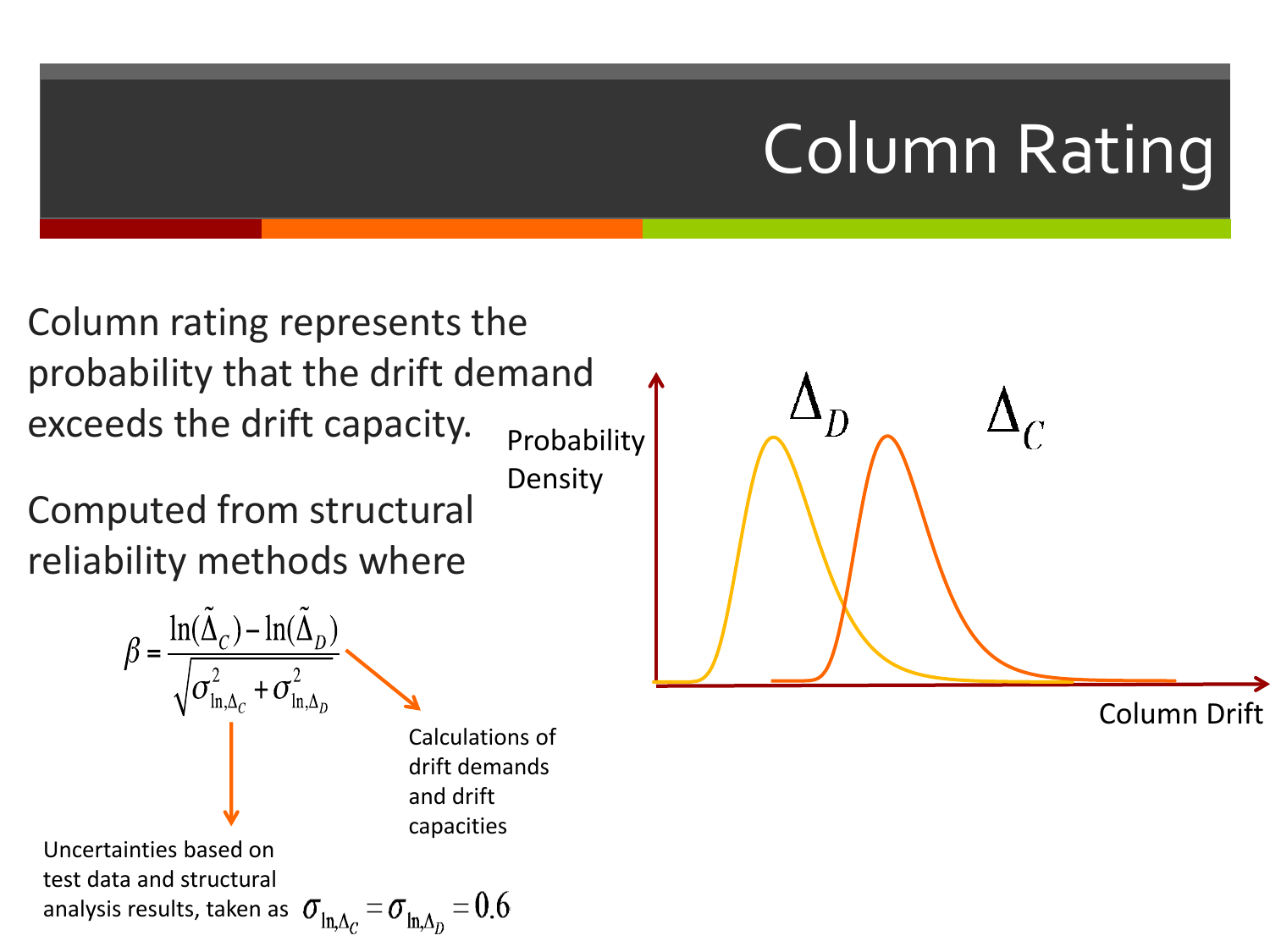# Column Ratings

#### **Table Used for Determining**

| <b>Column Ratings</b> | $\Delta c/\Delta_D$ | Column<br>Rating, CR <sub>j</sub> | Higher ratio              |
|-----------------------|---------------------|-----------------------------------|---------------------------|
|                       | 21.75               | 0.00                              | of capacity vs.           |
|                       | 1.5                 | 0.02                              | demand gives              |
|                       | 1.4                 | 0.04                              | lower CR                  |
|                       | 1.3                 | 0.09                              |                           |
|                       | 1.2                 | 0.17                              |                           |
|                       | 1.1                 | 0.31                              |                           |
|                       | 1.05                | 0.40                              |                           |
|                       | 1                   | 0.50                              |                           |
|                       | 0.95                | 0.61                              |                           |
|                       | 0.9                 | 0.71                              |                           |
|                       | 0.85                | 0.80                              |                           |
|                       | 0.8                 | 0.88                              |                           |
|                       | 0.75                | 0.93                              |                           |
|                       | 0.7                 | 0.97                              | Lower ratio of            |
| Other values          | 0.65                | $_{0.99}$ $\leftarrow$            | capacity vs.              |
| obtained by<br>linear | $\leq 0.6$          | 1.00                              | demand gives<br>higher CR |

interpolation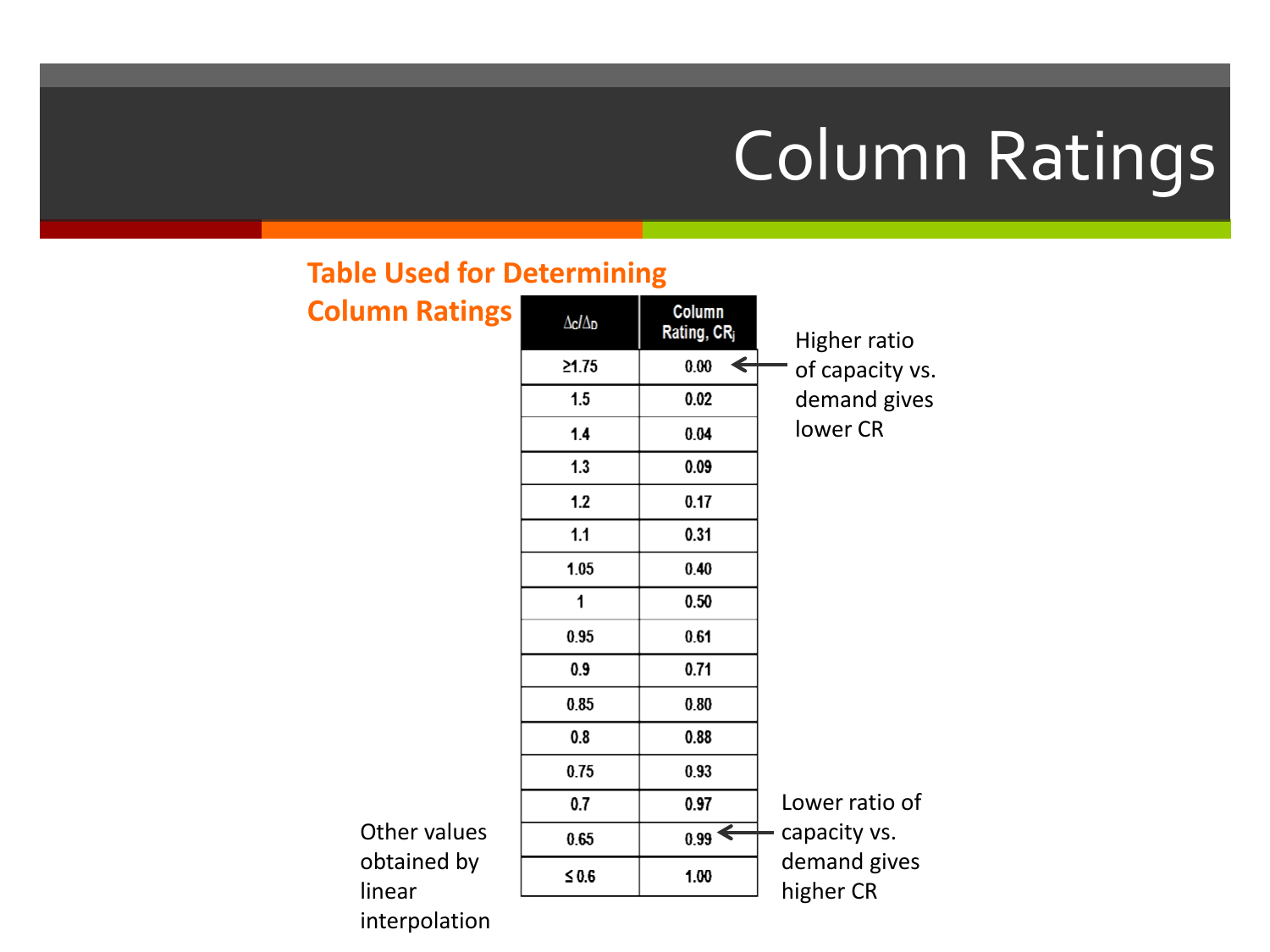## Story Rating

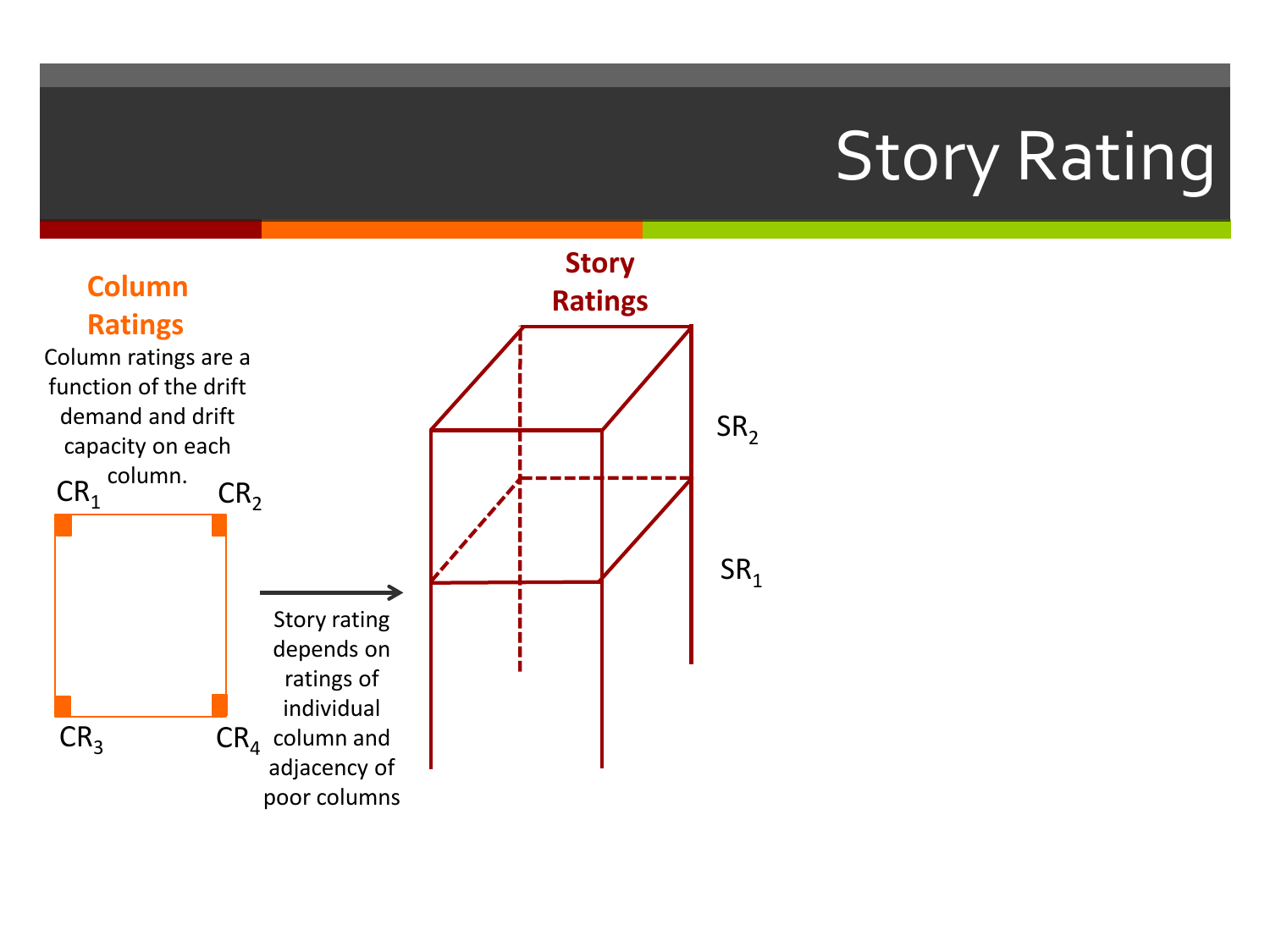# Story Ratings

Story rating represents the probability of story failure

- **Story failure occurs if 25% of columns in a story fail**
- **EXP** Column demand is uncertain, but assumed to be perfectly correlated for all columns in a story
- **Column capacity is uncertain, and correlations are assumed to be a** function of adjacency

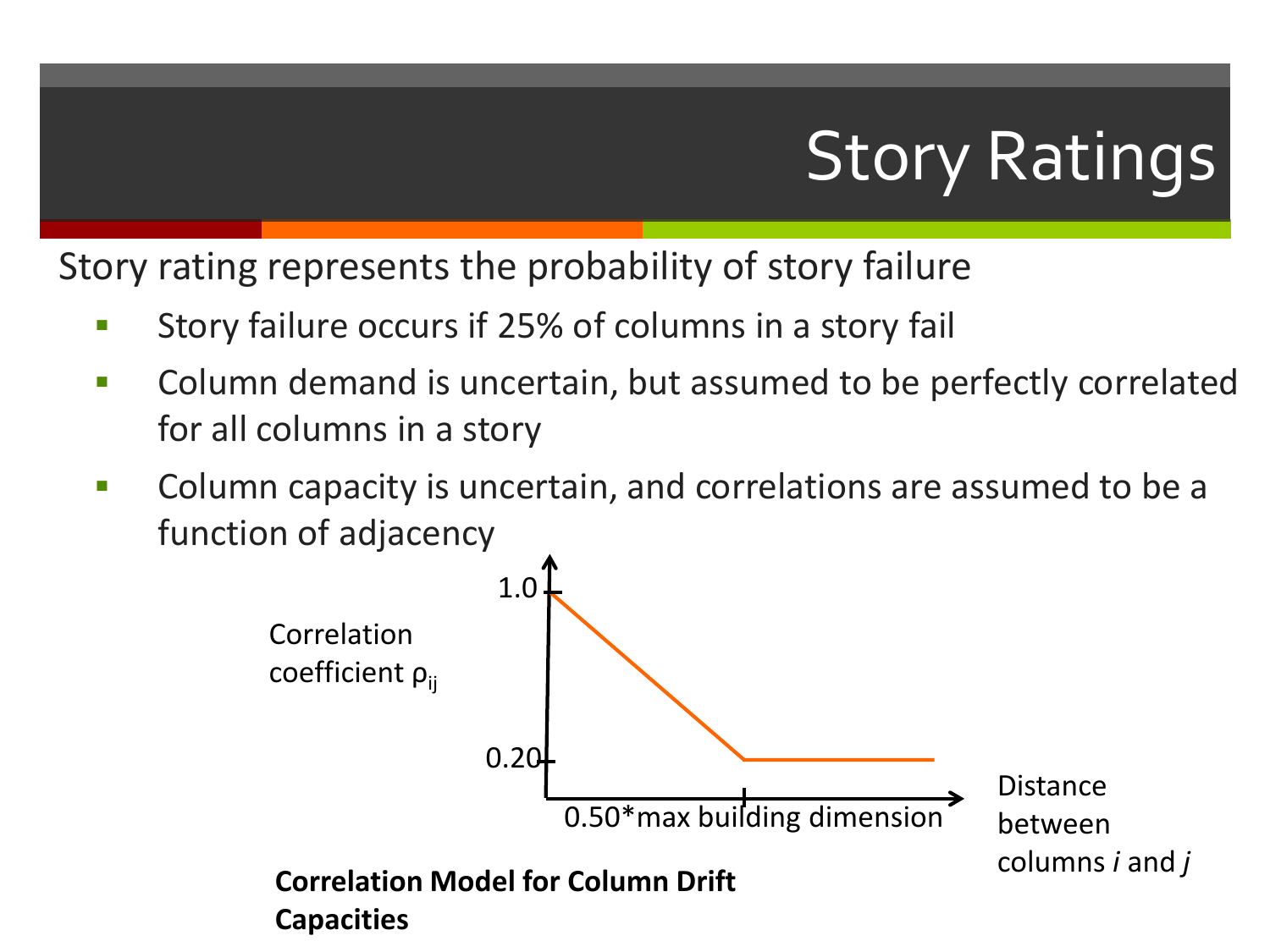# Story Rating

| <b>Adjusted Average Column Rating</b><br>for Story i, CR <sub>i,avg</sub> | Story Rating for Story i,<br>SR <sub>i</sub> |  |
|---------------------------------------------------------------------------|----------------------------------------------|--|
| $CR_{i,avg}$ <0.06                                                        | 0.0                                          |  |
| 0.06 $\Box$ CR <sub>i,avg</sub> < 0.16                                    | 0.1                                          |  |
| 0.16 $\Box$ CR <sub>i,avg</sub> < 0.23                                    | 0.2                                          |  |
| 0.23 $\Box$ CR <sub>i,avg</sub> < 0.29                                    | 0.3                                          |  |
| 0.29 $\Box$ CR <sub>i,avg</sub> < 0.36                                    | 0.4                                          |  |
| 0.36 $\Box$ CR <sub>Lavg</sub> < 0.42                                     | 0.5                                          |  |
| 0.42 $\Box$ CR <sub>i,avg</sub> < 0.50                                    | 0.6                                          |  |
| 0.50 $\Box$ CR <sub>Lavg</sub> < 0.58                                     | 0.7                                          |  |
| 0.58 $\Box$ CR <sub>i,avg</sub> < 0.68                                    | 0.8                                          |  |
| 0.68 $\Box$ CR <sub>i,avg</sub> < 0.87                                    | 0.9                                          |  |
| $\ge 0.87$                                                                | 1.0                                          |  |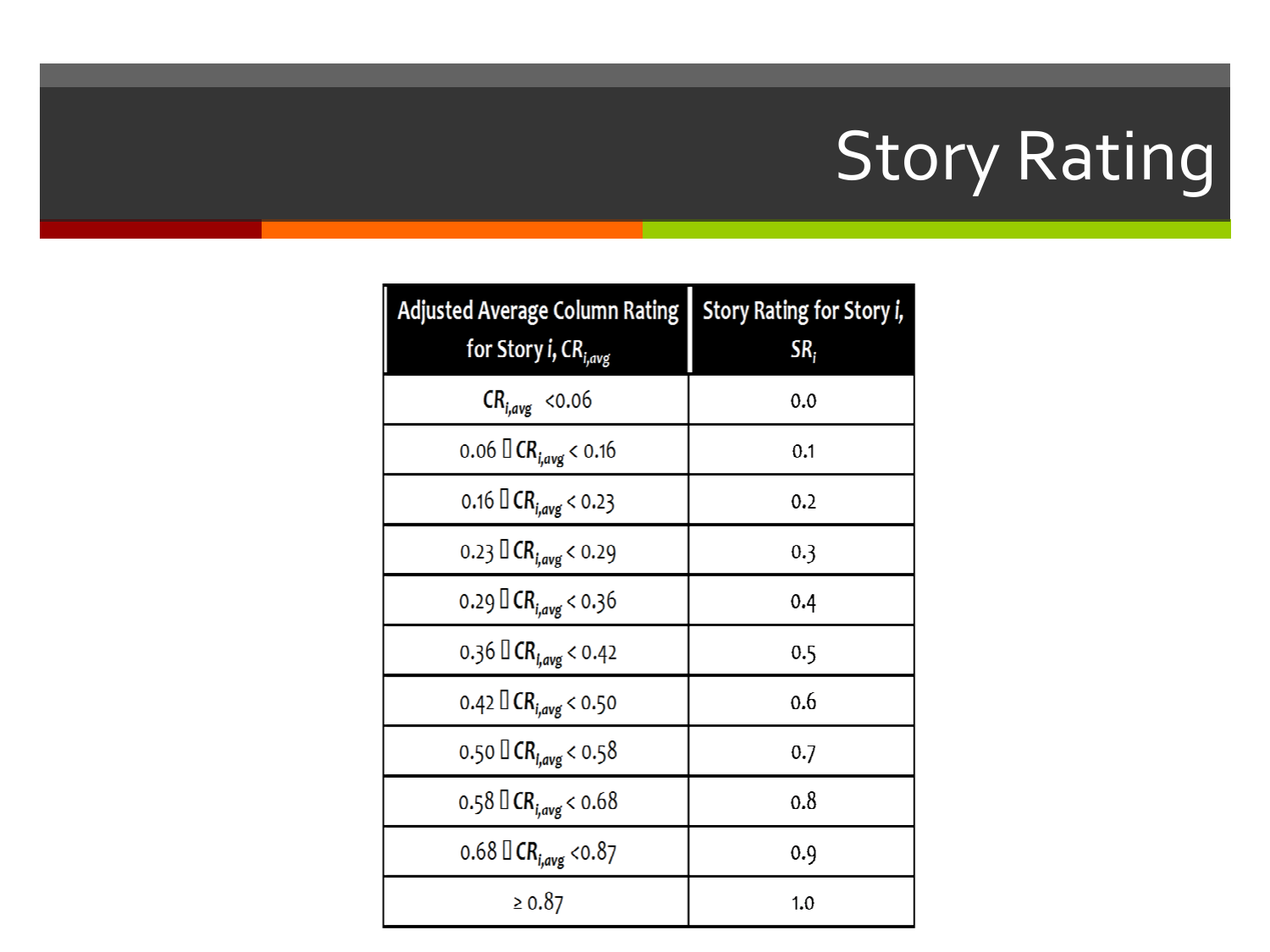## Story Rating

#### Table development required:

- Monte Carlo simulation: realizations of column demand and capacity were randomly generated
- Simulations accounted for correlation models
- **Story failure identified as** occurring if more than 25% of the columns failed
- Process repeated to cover range of column ratings

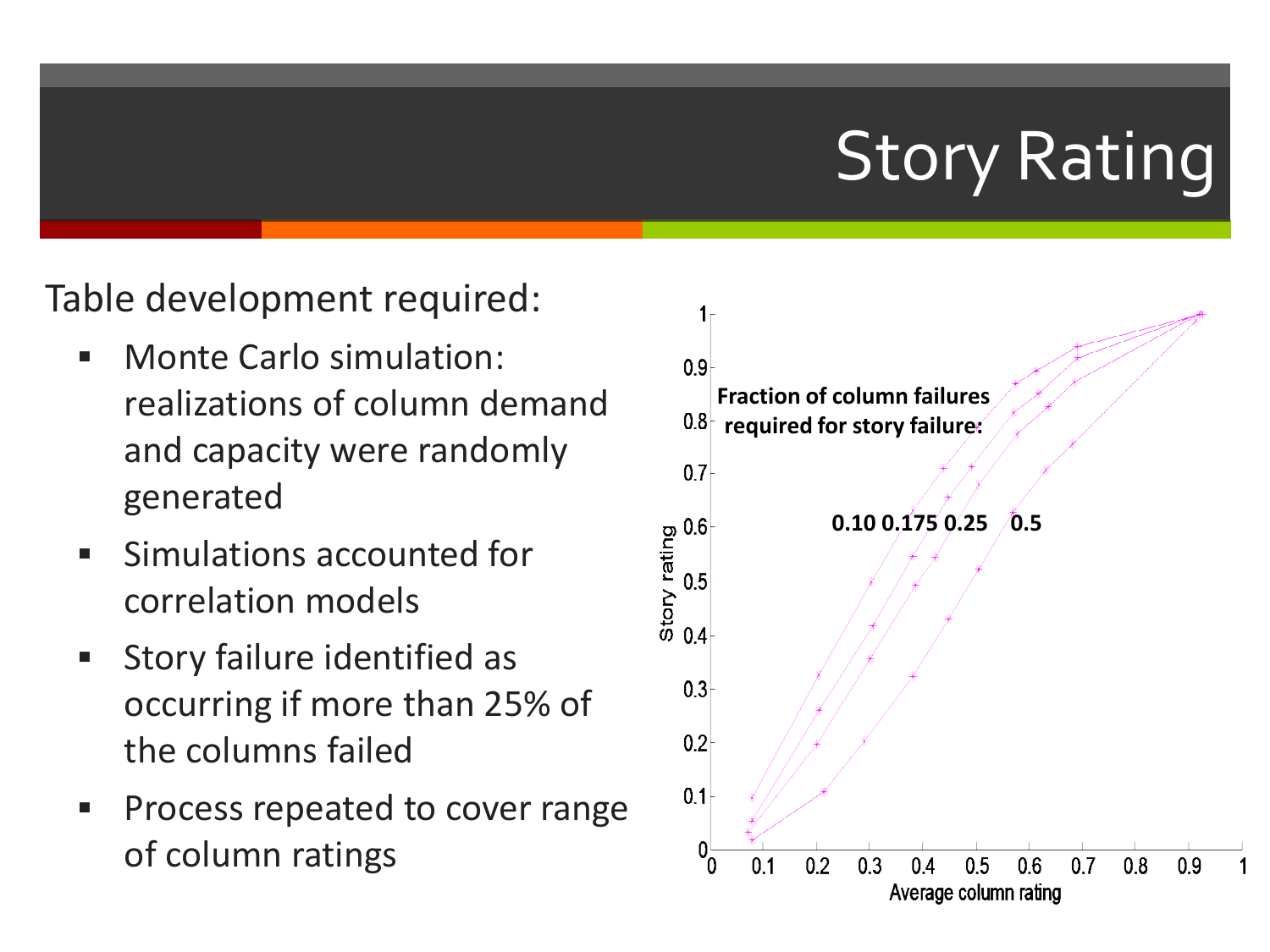# Building Rating



**Building ratings can be used to rank buildings. Building rating cut-off will be used to identify**  *Exceptionally High Seismic Risk Buildings.*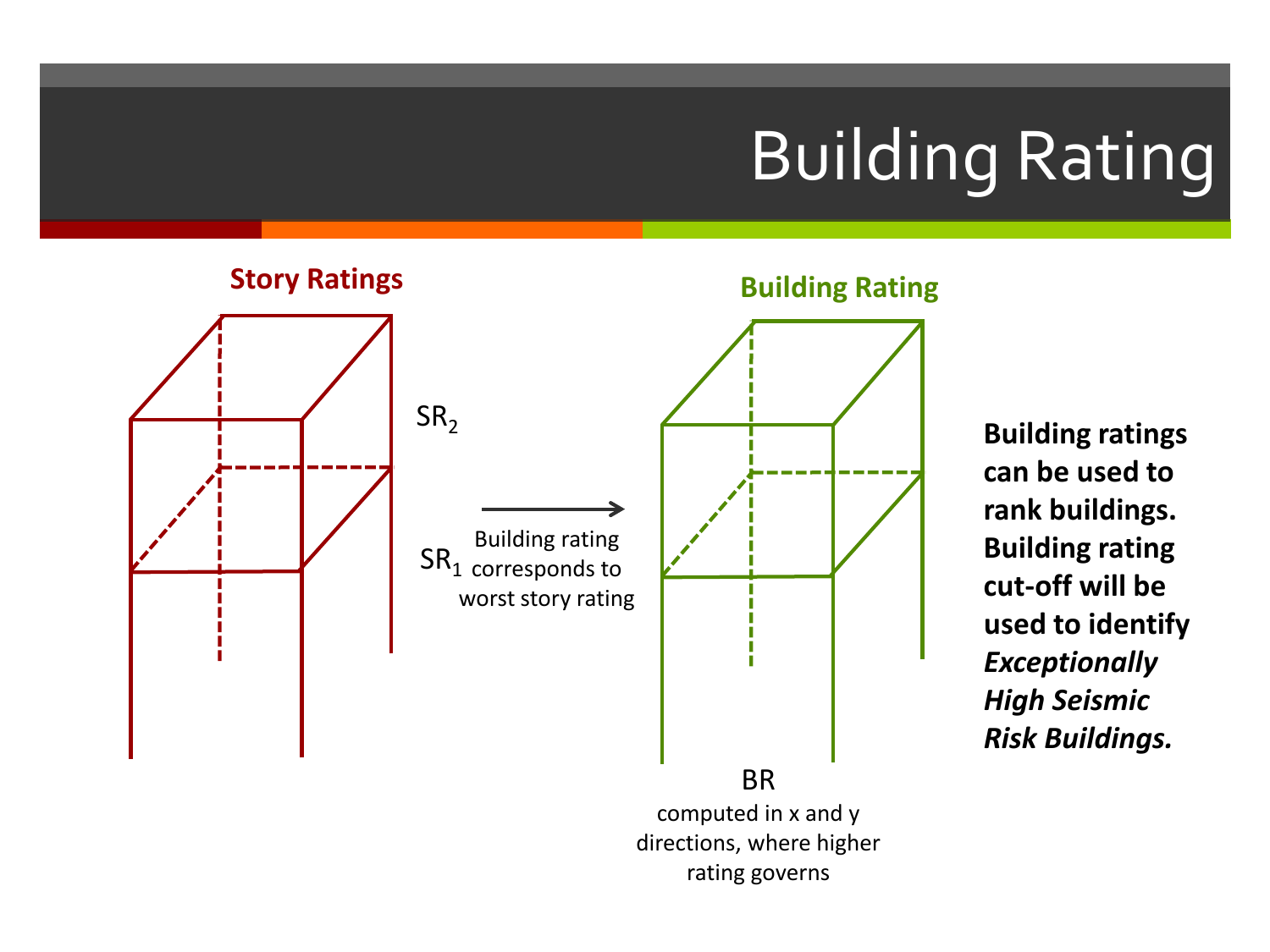# Initial Evaluation Efforts

#### **Student Project at University of Colorado**

- **9 Buildings**
- **9 Teams** 
	- **2 Students per team**
- **Neekly submittals** 
	- **Intermediate calculations were** checked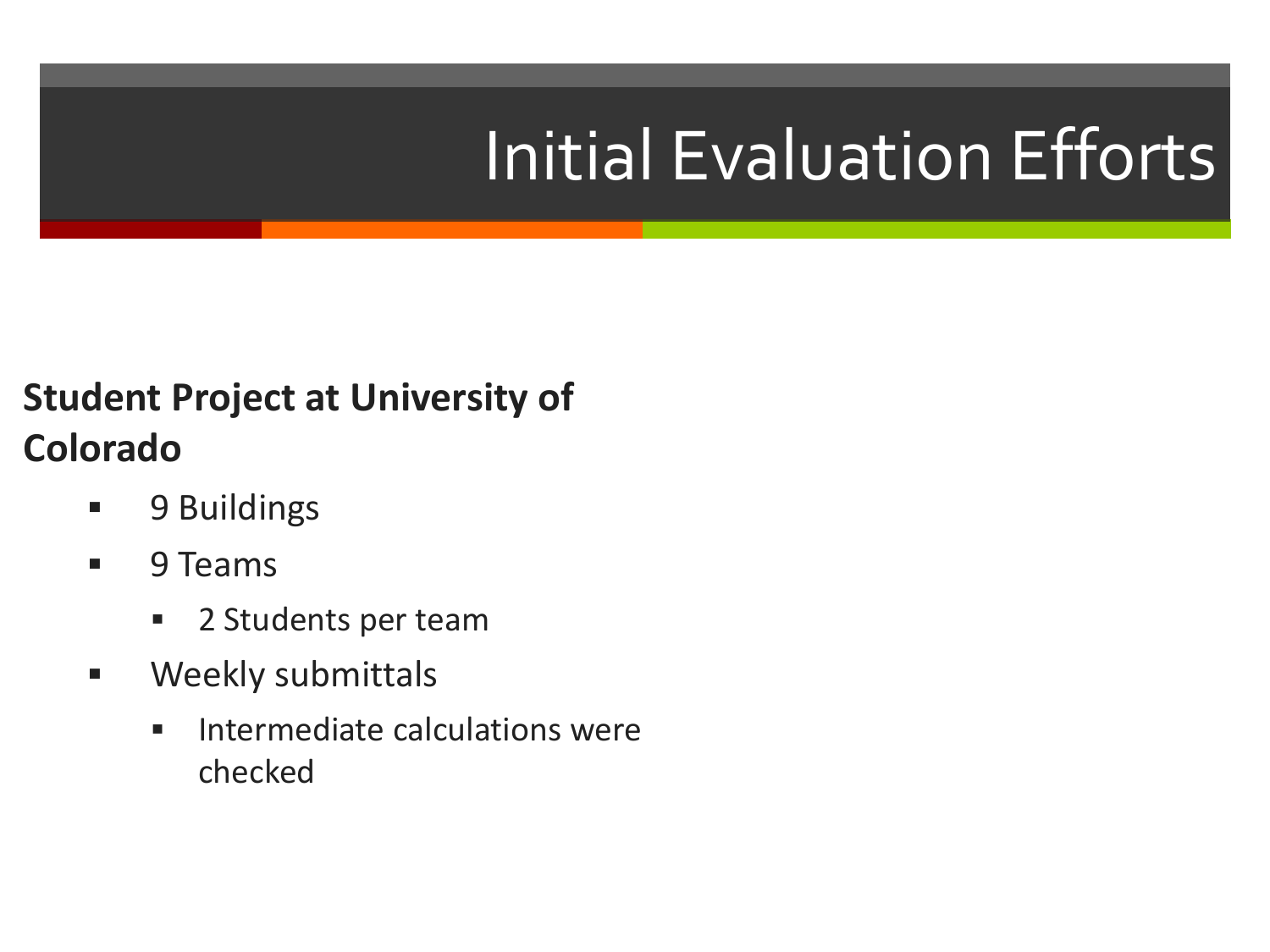## Initial Evaluation Efforts

0.0

**Building Rating**

**Building Rating** 

| <b>Bldg</b>    | <b>Number of Buildings with a Given</b><br><b>Rating</b> |              |                                       |                      |
|----------------|----------------------------------------------------------|--------------|---------------------------------------|----------------------|
| <b>Rating</b>  | Sa                                                       | Sa           | Sa<br>Level 1 Level 2 Level 3 Level 4 | Sa                   |
| ${}_{0.2}$     | 9                                                        | 8            | 7                                     | $\overline{2}$       |
| $0.2 -$<br>0.4 |                                                          | $\mathbf{1}$ | $\overline{2}$                        | $\mathbf{1}$         |
| $0.4 -$<br>0.6 |                                                          |              |                                       |                      |
| $0.6 -$<br>0.8 |                                                          |              |                                       | $\overline{2}$       |
| > 0.8          |                                                          |              |                                       | 4                    |
|                | Lowest<br>Sa                                             |              |                                       | <b>Highest</b><br>Sa |

0.2 0.4 0.6 0.8 1.0 **Fragility Curve for Selected Building**

0 0.2 0.4 0.6 0.8 1

**Sa(1s)**